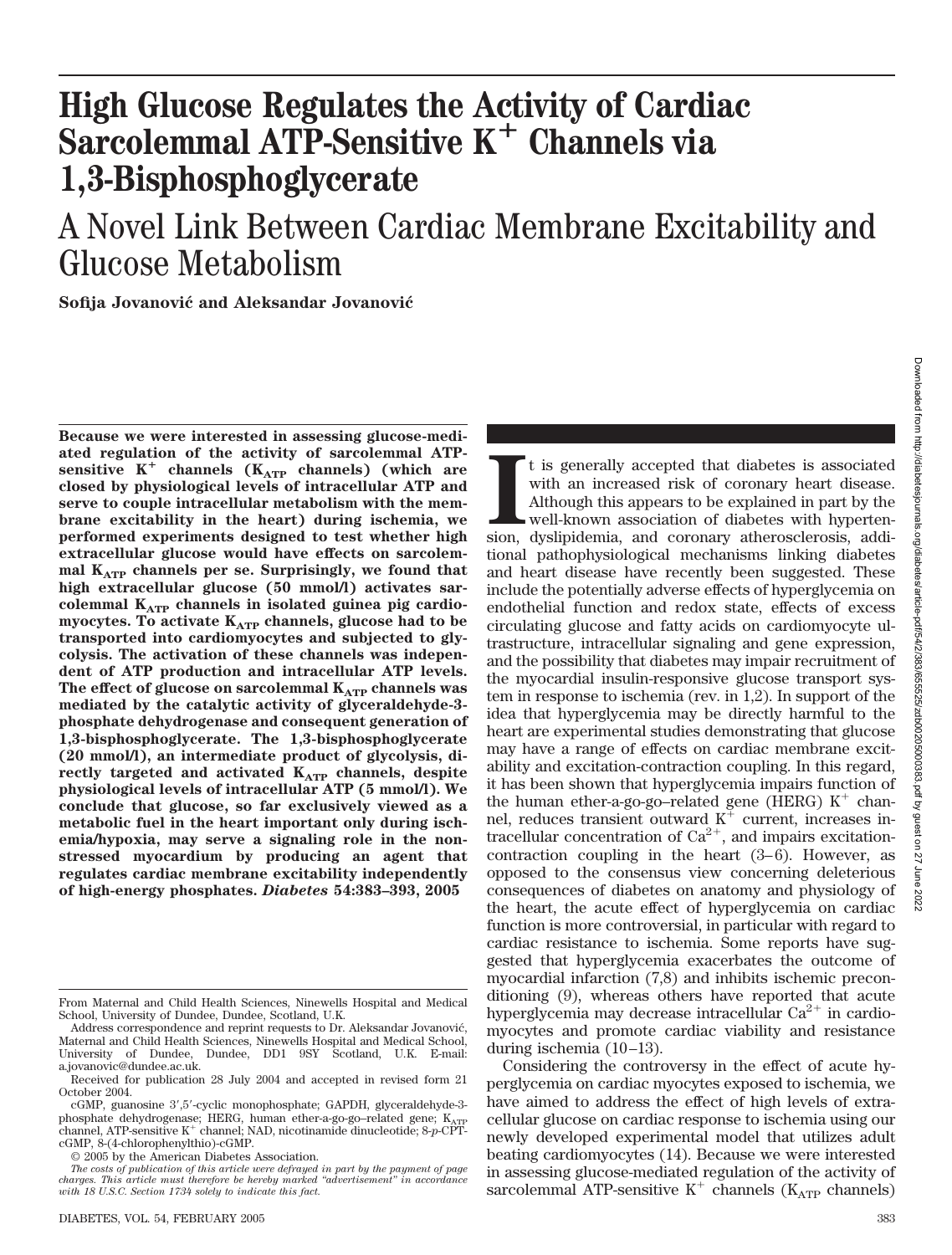

Downloaded from http://diabetesjournals.org/diabetes/article-pdf/54/2/383/655525/zdb002050000383.pdf by guest on 27 June 2022 Downloaded from http://diabetesjournals.org/diabetes/article-pdf/54/2/383/655525/zdb00205000383.pdf by guest on 27 June 2022

**FIG. 1. Glucose induces outward K current in cardiomyocytes.** *A* **and** *B***: Membrane currents recorded in response to 400 ms–long pulses (from** -**100 to 80 mV) using perforated patch-clamp electrophysiology (this technique is schematically presented on the figure as a rectangular shape (depicting a cardiomyocyte) in contact with a tip of the patch pipette while the sarcolemma, apart from ion-permeable holes, as well as the cytosol** remained largely intact) and corresponding I-V relationships. Each point is the means  $\pm$  SE ( $n = 6$  for each). Cardiomyocytes were bathed with **Tyrode solution without (***A***) and with (***B***) glucose (50 mmol/l). Time point 0 min refers to the recording made immediately after the whole-cell** configuration was established. C: Current density at  $+80$  mV under conditions in *A* and *B*. Each bar represents the means  $\pm$  SE (*n* = 6).

(ion channels coupling the metabolic condition of the heart with its membrane excitability) (15) during ischemia, we have performed experiments designed to verify that high extracellular glucose would not have effects on sarcolemmal K<sub>ATP</sub> channels. However, contrary to our expectations, we have obtained results suggesting that high glucose activates sarcolemmal KATP channels. We have further elucidated this phenomenon and, apparently, uncovered a previously unrecognized signaling pathway that links glucose with sarcolemmal  $K_{ATP}$  channel activity.

### **RESEARCH DESIGN AND METHODS**

Ventricular cardiomyocytes were dissociated from guinea pig hearts, as previously described (16). In brief, hearts were retrogradely perfused (at 37°C) with medium 199, followed by  $Ca^{2+}$ -EGTA–buffered low-Ca<sup>2+</sup> medium (pCa = 7) and finally low-Ca<sup>2+</sup> medium containing pronase E (8 mg/100 ml),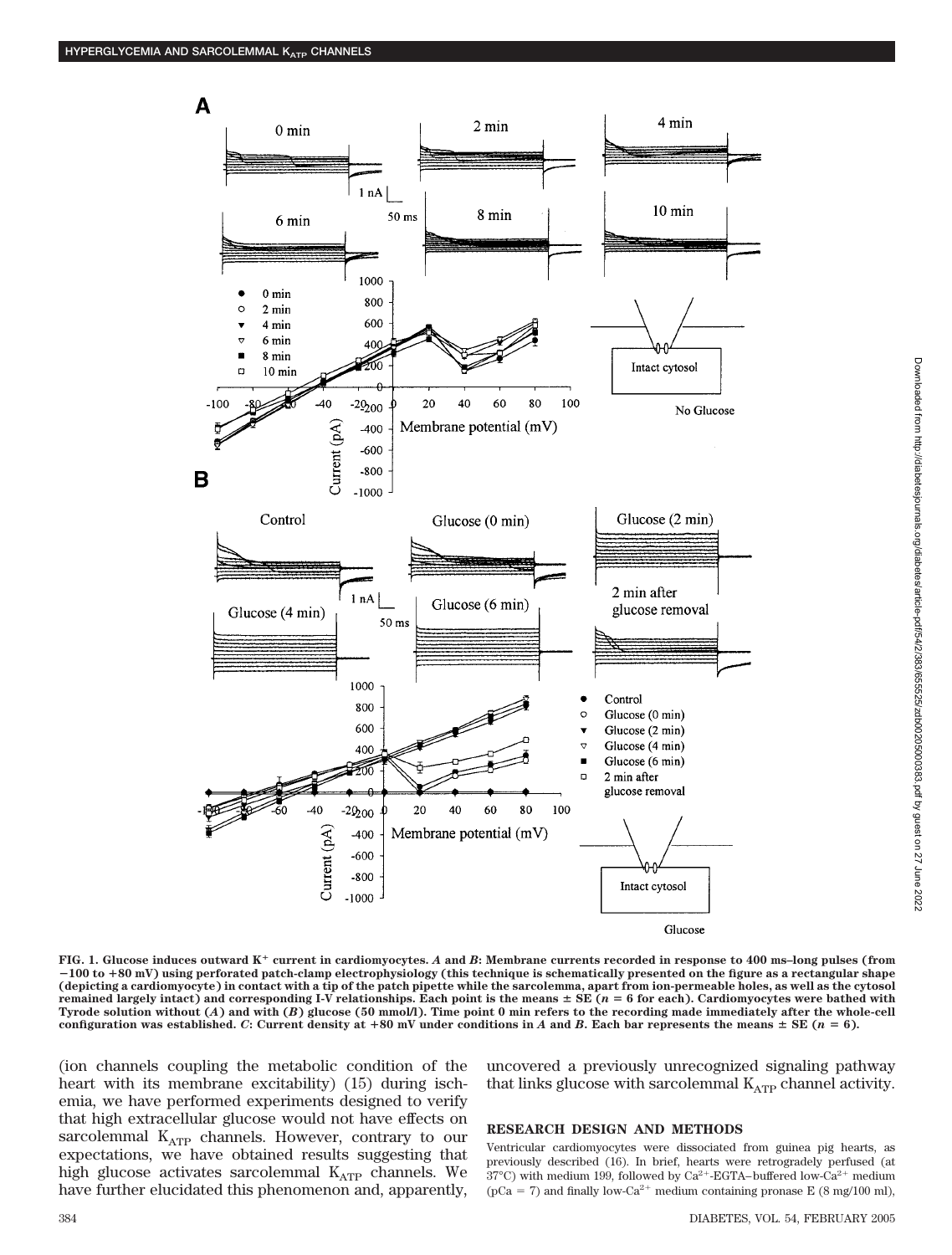

**FIG. 1.—***Continued*

proteinase K (1.7 mg/100 ml), bovine albumin (0.1 g/100 ml, fraction V), and 200 µmol/l CaCl<sub>2</sub>. Ventricles were cut into fragments in the low-Ca<sup>2+</sup> medium enriched with 200  $\mu$ mol/l CaCl<sub>2</sub>. Single cells were isolated by stirring the tissue (at 37°C) in a solution containing pronase E and proteinase K supplemented with collagenase (5 mg/10 ml).

**Patch-clamp electrophysiology.** For conventional whole-cell electrophysiology, cells were superfused with Tyrode solution without glucose (in mmol/l: 136.5 NaCl, 5.4 KCl, 1.8 CaCl<sub>2</sub>, 0.53 MgCl<sub>2</sub>, and 5.5 HEPES-NaOH, pH 7.4). Pipettes (resistance  $3-5 \text{ mol}/\Omega$ ) were filled with (in mmol/l) 140 KCl, 1 MgCl<sub>2</sub>, 5 ATP, and 5 HEPES-KOH, pH 7.3. In some cells the whole-cell  $K^+$  current was measured using the perforated patch-clamp technique with essentially the same pipette solution as above, except ATP was omitted and amphotericin B (240 mg/ml; Sigma) was added. In the majority of experiments, we added (either in Tyrode or pipette solution, as stated in the text when appropriate) glucose or other substrates of glycolytic enzymes: glucose-6-phosphate, fructose-6-phosphate, fructose-1,6-bisphosphate, glyceraldehyde 3-phosphate, nicotinamide dinucleotide (NAD), 1,3-bisphosphoglycerate, and 3-phosphoglycerate (all from Sigma, Dorset, U.K.) and 1,3-bisphosphoglycerate, which was made as previously described by Graciet et al. (17). For all cells monitored, the membrane potential was normally held at  $-40$  mV, and the currents evoked by a series of 400-ms depolarizing and hyperpolarizing current steps  $(-100 \text{ to } +80 \text{ mV} \text{ in } 20 \text{ mV} \text{ steps})$  were recorded directly to hard disk using an Axopatch-200B amplifier, Digidata-1321 interface, and pClamp8 software (Axon Instruments, Foster City, CA). The capacitance compensation was adjusted to null the additional whole-cell capacitative current. The slow capacitance component measured by this procedure was used as an approximation of the cell surface area and allowed normalization of current amplitude (i.e., current density). Currents were low-pass filtered at 2 kHz and sampled at 100-ms intervals. To monitor on-line behavior of single-channel molecules, the giagaohm seal patch-clamp technique was applied in the inside-out configuration. Cells were superfused with  $Ca^{2+}$ -free and glucosefree Tyrode solution. Fire-polished pipettes, coated with Sylgard (resistance 5–7 mol/l $\Omega$ ), were filled with (in mmol/l) 140 KCl, 1 CaCl<sub>2</sub>, 1 MgCl<sub>2</sub>, and 5 HEPES-KOH, pH 7.3. Recordings were made at room temperature (22°C) using a patch-clamp amplifier (Axopatch-200B). Single-channel activity was monitored on-line and stored on a personal computer. Channel activity, assayed by digitizing segments of current recordings and forming histograms of baseline and open level data points, were expressed as  $NP<sub>o</sub>$ , where *N* is the number of channels in the patch and  $P_0$  is the probability of each channel to be open. Data were reproduced, low-pass filtered at 1 KHz  $(-3 \text{ dB})$ , and sampled at the  $100$ -us rate for further analysis with pClamp8 software  $(18)$ . **Statistical analysis.** Data are presented as the means  $\pm$  SE, with *n* representing the number of patched cells. Mean values were compared by the paired or unpaired Student's *t* test or rank tests where appropriate. All statistical tests were performed using the SigmaStat program (Jandel Scientific).  $P < 0.05$  was considered statistically significant.

# **RESULTS**

**High extracellular glucose activates the whole-cell K current in cardiomyocytes.** In the current study, we considered whether glucose has acute effect on whole-cell  $K^+$  currents. Therefore, we measured the whole-cell  $K^+$ 

current in cardiomyocytes, using perforated patch wholecell recording. In perforated patch-clamp mode, intracellular milieu remains largely undisturbed because amphotericin B creates holes in the sarcolemma that are permeable to ions but impermeable to larger molecules (19). Under these conditions the steady-state voltagecurrent (I-V) relationship (Fig. 1*A*) was in an N shape presumably because of inward rectification of  $I_{k1}$  channels and the absence of active  $K_{ATP}$  channels blocked by physiological levels of intracellular ATP (Fig. 1*A*). The whole-cell  $K^+$  current was largely steady during 10 min of recording because the current density at 80 mV was  $3.6 \pm$ 0.6 and  $4.5 \pm 0.5$  pA/pF immediately after and 10 min after, respectively, the moment when whole-cell configuration was established  $(P = 0.26, n = 6)$  (Fig. 1*A–C*). When glucose (50 mmol/l) was added to the extracellular solution, after 2 min of lag period, it induced outward  $K^+$ currents that increased at potentials more positive than 70 mV (Fig. 1*B*–*C*). Specifically, the current density at 80 mV was  $3.9 \pm 0.6$  pA/pF in the absence of glucose and  $10.0 \pm 0.8$  pA/pF after a 2-min incubation with glucose  $(P = 0.0003, n = 6)$  (Fig. 1*B–C*). Extracellular glucose applied at a concentration of 30 mmol/l also induced a statistically significant increase in the whole-cell  $K^+$  current (the current density at 80 mV was  $3.2 \pm 0.6$  pA/pF in the absence of glucose and  $7.1.0 \pm 0.9$  pA/pF after a 2-min incubation with glucose,  $P = 0.03$ ,  $n = 4$ ). The inward rectification of the I-V relationship was much weaker in the presence of glucose, as reflected by the loss of N shape (Fig. 1*B*). The effect of glucose was reversible because 2 min after glucose removal, the N shape of I-V relationship was restored and the current density at 80 mV returned to  $6.1 \pm 0.6$  pA/pF, which was significantly lower than that obtained just before glucose removal (at time point 6 min;  $10.4 \pm 0.9$  pA/pF,  $n = 6$ ,  $P = 0.0003$ ) (Fig. 1).

**K current in cardiomyocytes activated by high glu**cose is mediated by the sarcolemmal K<sub>ATP</sub> channels. Properties of glucose-induced outward  $K^+$  current resembled those observed when  $K^+$  current is conducted by the opening of sarcolemmal  $K_{ATP}$  channels in the heart (18). To further test the hypothesis that high glucose activates sarcolemmal  $K_{ATP}$  channels, we used HMR 1098, a selective antagonist of these channels (20). HMR 1098 (30 mol/l) blocked the glucose-induced increase in outward  $K^+$  current (Fig. 2). Specifically, in this series of experiments, current density at 80 mV was  $2.8 \pm 0.2$  pA/pF under control conditions. In the presence of glucose (50 mmol/l), current density at 80 mV rose to  $5.3 \pm 0.6$  pA/pF ( $n = 5$ ,  $P = 0.01$  when compared with control) (Fig. 2), whereas in the presence of both glucose (50 mmol/l) and HMR 1098 (30  $\mu$ mol/l), it was 3.3  $\pm$  0.4 pA/pF ( $P = 0.02$ ,  $n = 5$ ) (Fig. 2).

**Glucose transport and glycolysis is required for the activation of sarcolemmal K<sub>ATP</sub> channels.** It has been reported that the membrane-permeant guanosine 3',5'cyclic monophosphate (cGMP) analog 8-(4-chlorophenylthio)-cGMP (8-*p*-CPT-cGMP) causes a significant decrease in glucose transport in cardiomyocytes (21). Pretreatment of cardiomyocytes for 10 min with 200 mol/l 8-*p*-CPTcGMP abolished the glucose-induced  $K^+$  current ( $n = 4$ ) (Fig. 3). In addition, 15-min pretreatment with 2-deoxyglu-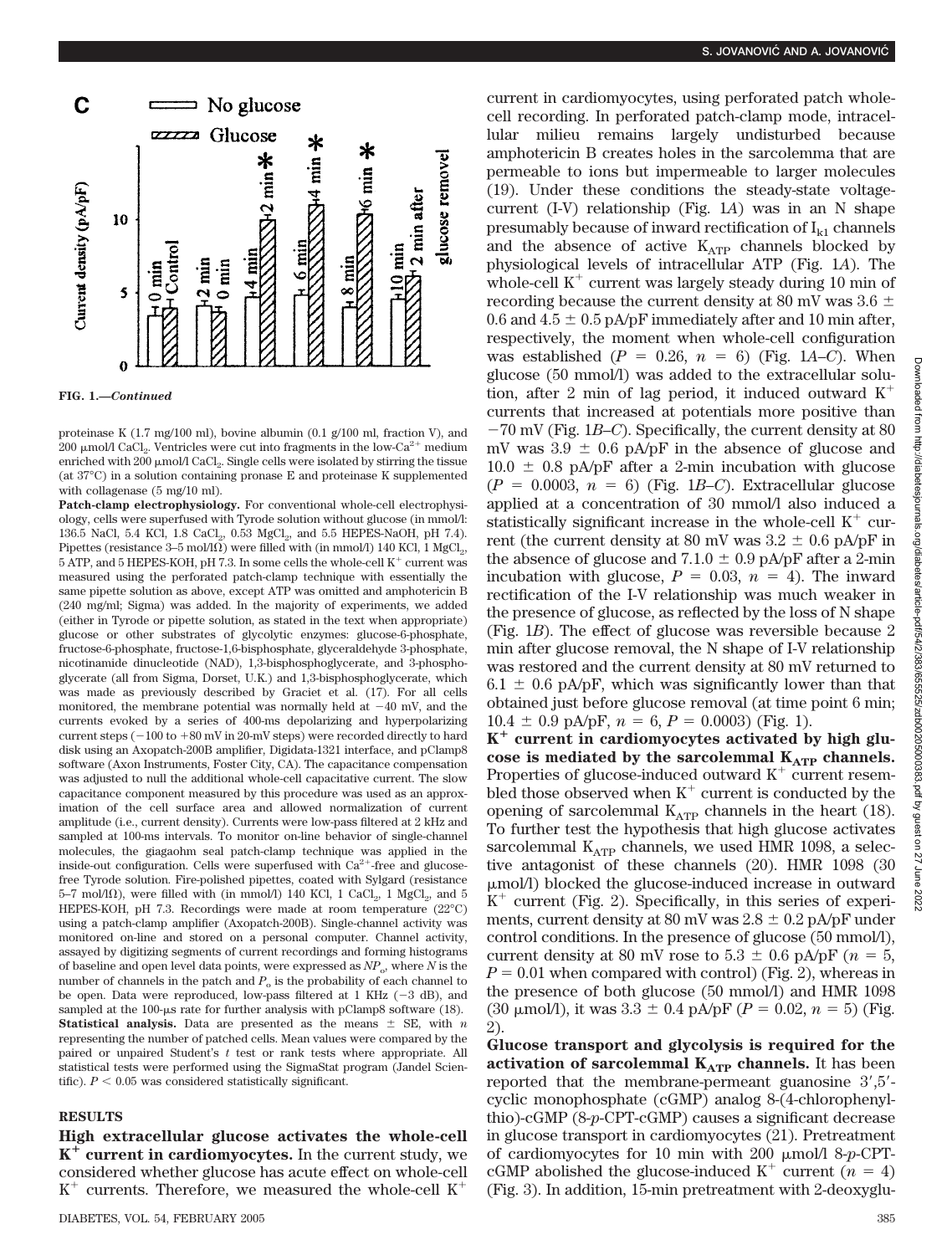

Glucose and glucose/HMR 1098

FIG. 2. Glucose-induced outward  $K^+$  current flows through sarcolemmal  $K_{ATP}$  channels. Membrane currents were recorded using perforated patch-clamp electrophysiology, and the figure shows the corresponding I-V relationships (each point is the means  $\pm$  SE,  $n = 5$ ) and bar graph **(representing current density at 80 mV) in the absence of glucose (control), presence of glucose (50 mmol/l; after 4 min of exposure), and presence of glucose (50 mmol/l) plus HMR 1098 (30**  $\mu$ **mol/l; after 4 min of exposure). Each bar represents the means**  $\pm$  **SE (** $n = 5$ **). \****P* **< 0.01.** 

cose (50 mmol/l), an inhibitor of glycolysis (22), also inhibited glucose-induced  $K^+$  current ( $n = 4$ ) (Fig. 3).

**Intracellular presence of substrates of hexokinase, phosphoglucose isomerase, and phosphofructokinase do not affect the whole-cell**  $K^+$  **current.** Findings that glucose transport and glycolysis is required for the activation of sarcolemmal  $K_{ATP}$  channels prompted us to hypothesize that some intermediate product of glycolysis may regulate the activity of  $K_{ATP}$  channels. To test this hypothesis we have measured membrane currents from a guinea pig ventricular myocyte using a conventional whole-cell configuration. In the whole-cell configuration of a patchclamp technique, pipette solution replaces intracellular environment. which allowed us to fully control the composition of the intracellular environment. When physiological levels of ATP (5 mmol/l) were present in the patch pipette solution, the steady-state voltage-current (I-V) relationship (Fig. 4*A*) was in an N shape because of the strong inward rectification of  $I_{k1}$  channels and the absence of active  $K_{ATP}$  channels blocked by high intracellular ATP (Fig. 4*A*). From the moment of establishing the whole-cell configuration, currents were measured every 2 min. A progressive decline in the magnitude of the whole-cell  $K^+$ current without changes in the shape of the I-V relationship was observed in every patch recorded under these conditions  $(n = 11)$  (Fig. 4A and *C*). The addition of 20 mmol/l glucose into the patch pipette did not significantly change the whole-cell  $K^+$  current in cardiomyocytes in terms of magnitude, shape, or time-dependent magnitude decline  $(n = 6)$  (Fig. 4*B* and *C*). Because these results suggested that glucose does not have direct effects on  $K^+$ currents, we hypothesized that glucose-induced activation of  $K_{ATP}$  channels might be mediated by some of the glycolytic products. Therefore, we measured the wholecell  $K^+$  current in cells with intracellular environments containing only pipette solution, substrates of glycolytic enzymes, and, when ATP was not applied as a substrate, a physiological level of ATP (5 mmol/l). Specifically, we tested the effects of the following substrates on the whole-cell  $K^+$  current: glucose-6-phosphate/ATP (20) mmol/l each), fructose-6-phosphate/ATP (20 mmol/l each), or fructose-1,6-bisphosphate (20 mmol/l fructose 1,6-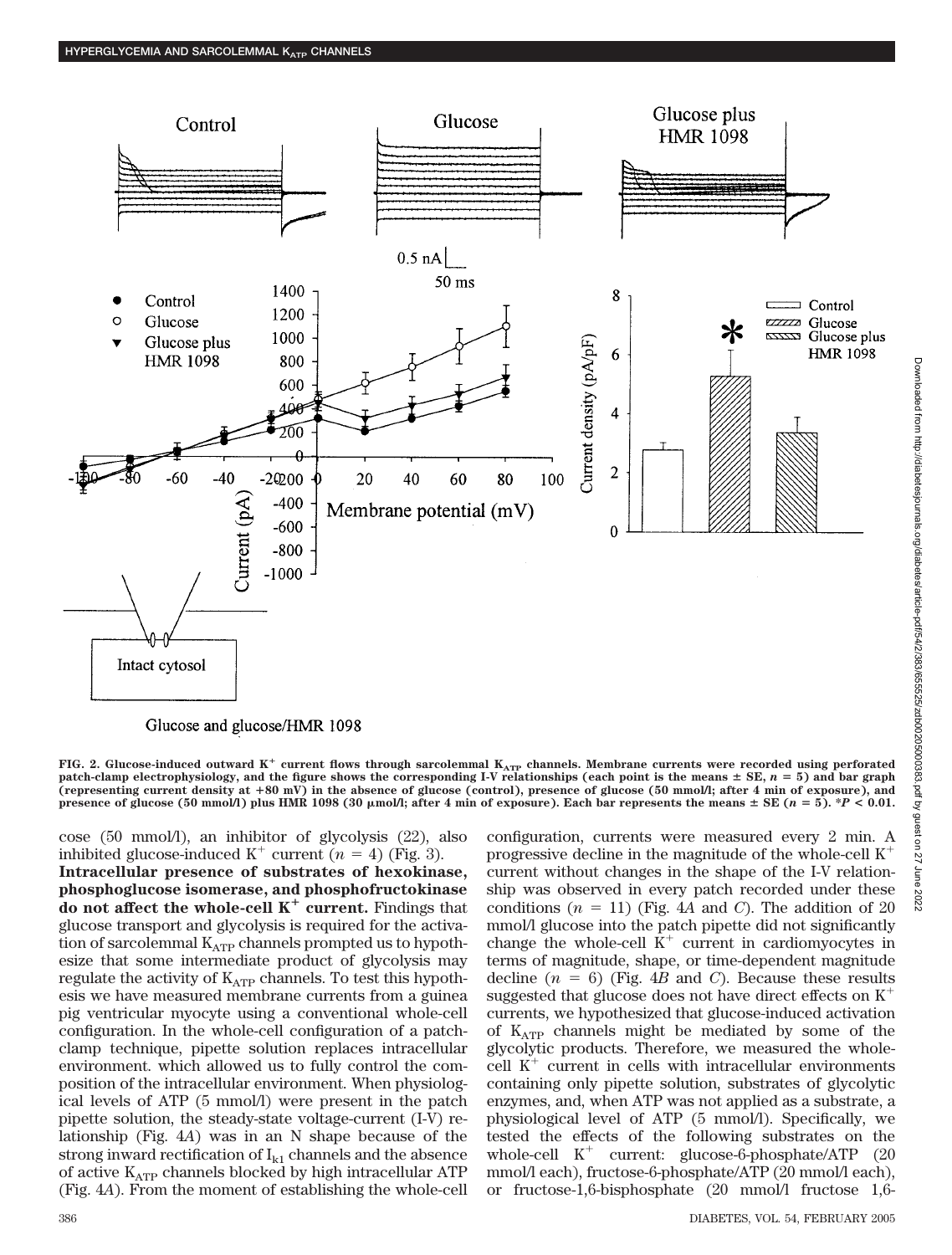# 8-p-CPT-cGMP



**FIG. 3. Glucose transport and glycolysis are required for glucose-induced activation of KATP channels. Membrane cur-rents in the absence and presence of glucose (50 mmol/l; 4 min of exposure) were recorded using perforated patchclamp electrophysiology in cardiomyocytes pretreated with 8-***p***-CPT-cGMP (200 mol/l) or 2-deoxyglucose (50 mmol/ l). The bar graph shows current density at 80 mV in cells under depicted conditions and time points. Time points refer to the time from the moment of establishing the whole-cell configuration. Each bar represents the means**  $\pm$  **SE** ( $n = 4-6$ ).  $\angle^* \overline{P}$ **0.01 when compared with the control.**

bisphosphate and 5 mmol/l ATP; this concentration of ATP was applied because fructose-1,6-bisphosphate is the sole substrate for aldolase, and ATP was applied not as a substrate but as a  $K_{ATP}$  channel ligand to assess whether the product would have a direct effect on the channels) (Fig. 5). None of these substrates had a significant effect on the whole-cell  $K^+$  current ( $n = 5$  for each) (Fig. 5).

**Substrates of glyceraldehyde-3-phosphate dehydrogenase activate sarcolemmal K<sub>ATP</sub> channels.** When substrates of glyceraldehyde-3-phosphate dehydrogenase (GAPDH) were concomitantly present (glyceraldehide-3 phosphate and NAD, 20 mmol/l each) in the pipette solution containing 5 mmol/l ATP,  $K_{ATP}$  channel–mediated current was observed starting from the 2-min time point, and recordings revealed that outward  $K^+$  currents associated with a much weaker inward rectification of the I-V relationship ( $n = 5$ ) (Fig. 6). The current density at 80 mV rose from 3.1  $\pm$  1.0 pA/pF at time 0 to 14.2  $\pm$  3.0 pA/pF after a 2-min incubation with GAPDH substrates (*P* 0.0003) (Fig. 6). This increase in  $K^+$  current was maintained by the end of the experiment (Fig. 6). Glyceraldehide-3-phosphate (20 mmol/l) and NAD (20 mmol/l) added into pipette solution (containing 5 mmol/l ATP) alone did not have any effect on the whole-cell  $K^+$  current in cardiomyocytes ( $n = 4$  for each) (Fig. 6).

**A product of GAPDH catalytic activity,1,3-bisphos**phoglycerate, is an activator of sarcolemmal K<sub>ATP</sub> channels. Because the opening of sarcolemmal KATP channels by GAPDH substrates was detected, it was possible that the GAPDH-catalyzed reaction product 1,3 bisphosphoglycerate activates  $K_{ATP}$  channels. This hypothesis was tested using both whole-cell and single-channel electrophysiology. We have added 1,3-bisphosphoglycerate (20 mmol/l) into the pipette solution containing ATP (5 mmol/l) and measured the whole-cell  $K^+$  current. Under these conditions, from the beginning of the experiment, whole-cell current had properties of the  $K^+$  current flowing through  $K_{ATP}$  channels, i.e., the N shape of I-V relationship—typical for the whole-cell  $K^+$  current in cardiomyocytes when  $K_{ATP}$  channels are closed—was lost (Fig. 7*A*). The addition of 1,3-bisphosphoglycerate (20 mmol/l) on the intracellular face of excised membrane patches induced vigorous opening of  $K_{ATP}$  channels in the presence of 5 mmol/l ATP (Fig. 7*C*).

### **DISCUSSION**

In the current study, we have suggested that high glucose may activate sarcolemmal  $K_{ATP}$  channels in cardiomyocytes. The glucose-induced activation seems to be mediated by glycolysis and the production of 1,3-bisphos- phoglycerate, which directly targets and activates sarcolemmal  $K_{ATP}$ channels.

In previous studies, the effect of high glucose on cardiac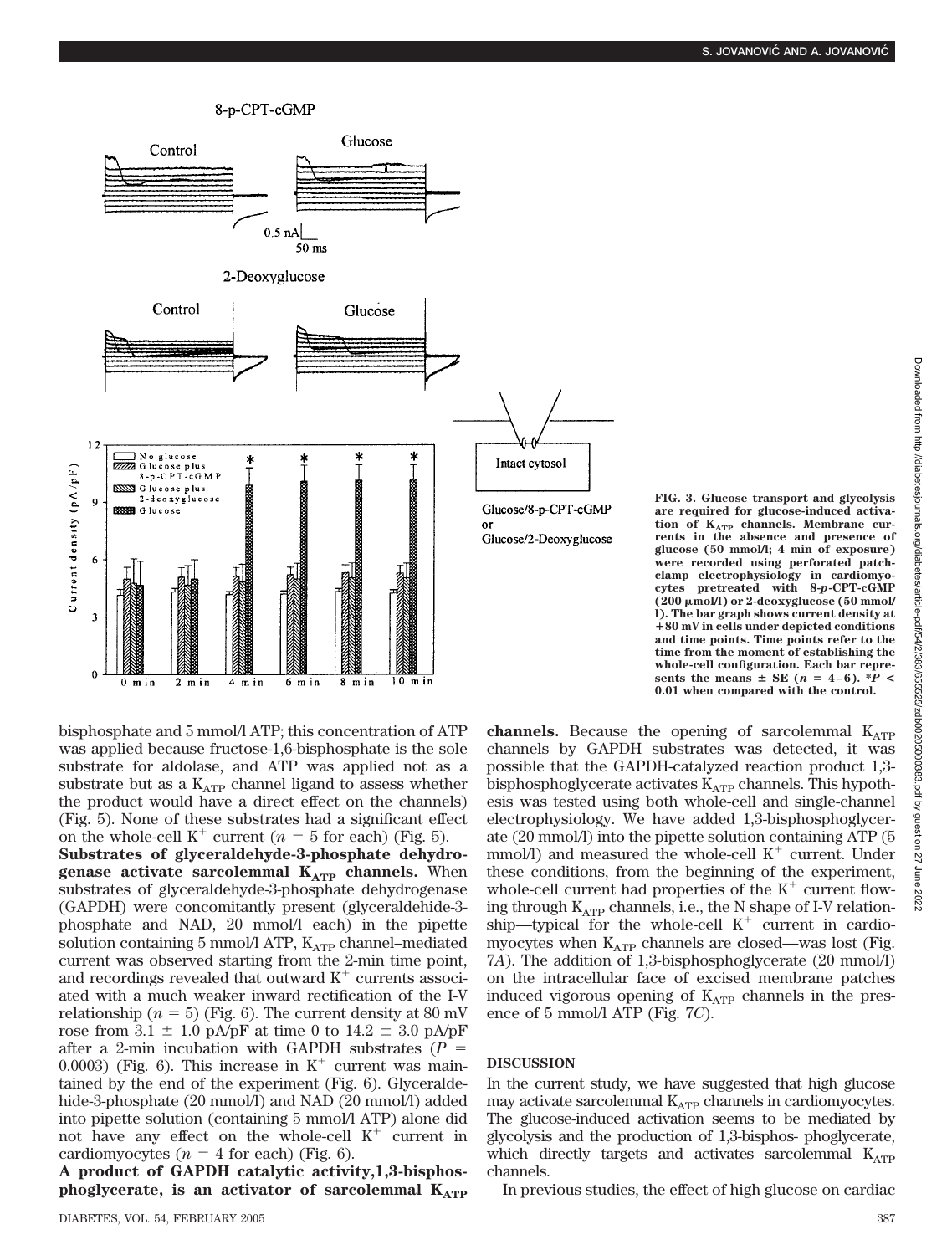A

B



**FIG. 4. Intracellular glucose has no effect on whole-cell K current measured by conventional patch-clamp electrophysiology.** *A* **and** *B***: Membrane currents recorded in response to 400 ms–long pulses (from** -**100 to 80 mV) using conventional whole-cell patch-clamp electrophysiology (this technique is schematically presented on the figure as a rectangular shape (depicting a cardiomyocyte) in contact with a tip of the patch pipette while a part of the sarcolemma is disrupted, allowing pipette solution to replace cytosol) and corresponding I-V relationships (each point is the means SE,** *n* **6 –11) at depicted time points. Cardiomyocytes were filled up with pipette solution without (***A***) or with (***B***) glucose (20 mmol/l). Time point 0 min refers to the recording made immediately after the whole-cell configuration was established.** *C***: Current density at 80 mV under** conditions in *A* and *B***.** Each bar represents the means  $\pm$  SE ( $n = 6-11$ ).

membrane excitability has been rarely investigated under nonstress conditions. In genetically and streptozocin-induced diabetic rats, transient outward  $K^+$  current is greatly reduced (3,23), and acute hyperglycemia inhibits the opening of HERG  $K^+$  channels, which are ion channels controlling the rapid component of the delayed rectifier  $K^+$  current in the heart, which is the major repolarizing current in the plateau voltage range of cardiac action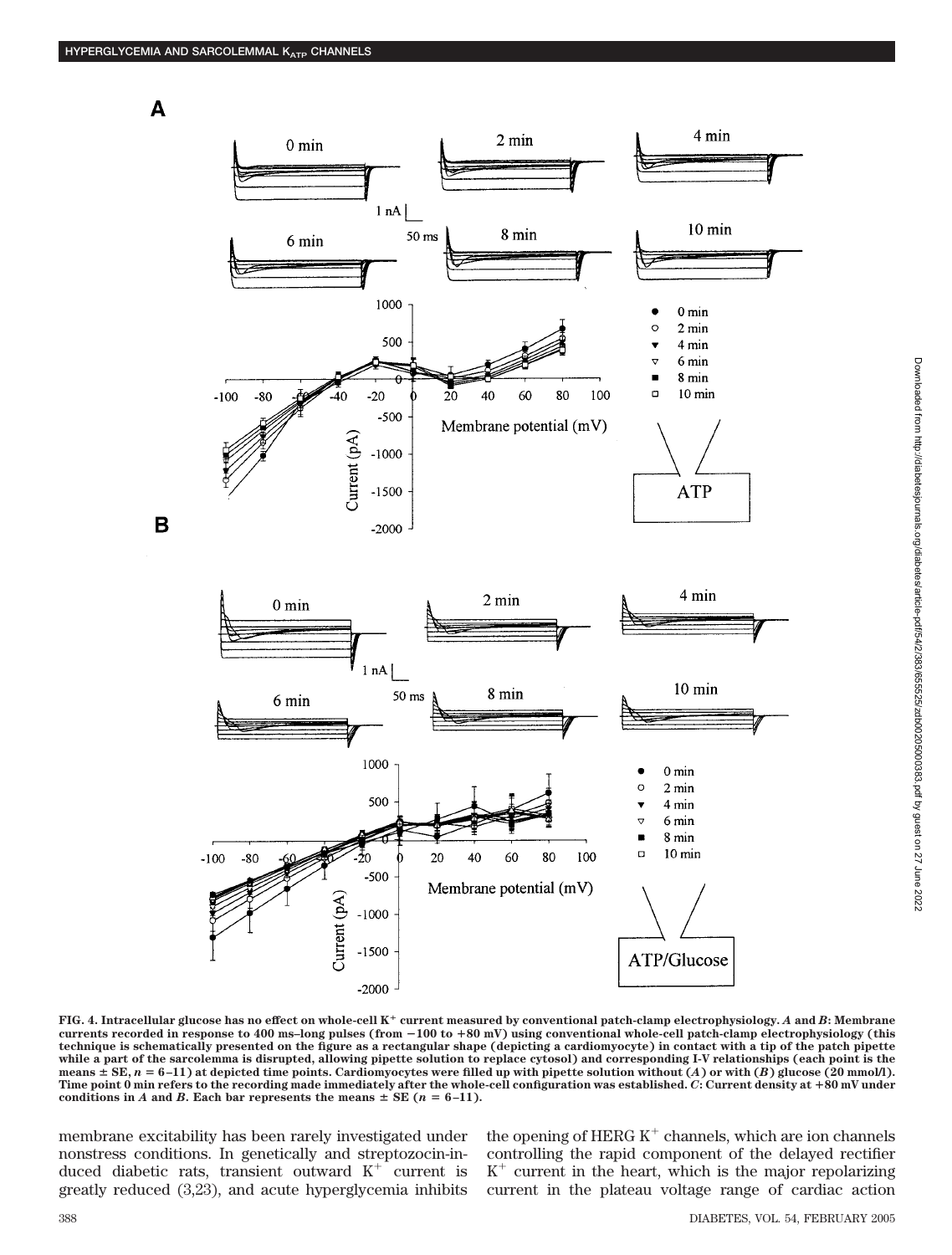

**FIG. 4.—***Continued*

potential (6). It has been established since the 1970s that elevating extracellular glucose dramatically attenuates action potential duration shortening during hypoxia in intact cardiac tissue, and that action potential duration shortening is even more rapid in the absence of glucose (24–26). However, it should be said that, as opposed to hearts exposed to ischemia/hypoxia, in hearts under physiological conditions, glycolysis is only a minor source of intracellular ATP (27). Considering that the bioenergetic status of the heart is linked with its membrane excitability via  $K_{ATP}$  channels, the effect that hyperglycemia would have in normoxic and hypoxic hearts may be quite different. More specifically, intracellular ATP inhibits  $K_{ATP}$  channels (15), and it is believed that ischemia/hypoxia-induced decreases in cytosolic ATP concentration activate these channels, leading to efflux of  $K^+$  and shortening of the action membrane potential. During hypoxia, glycolysis takes over fatty acids in producing ATP, which in turn may lead to glycolysis-mediated inhibition of sarcolemmal  $K_{ATP}$  channels (indirectly via ATP production) and attenuation of action potential duration shortening during hypoxia. In contrast, in normoxic hearts  $K_{ATP}$  channels are closed anyway, and in any case, glucose is not an important source of ATP, so hyperglycemia may not have such dramatic effects on action potential duration. Because hyperglycemia per se inhibits HERG  $K^+$  channels (6), it should significantly increase the action potential duration in normoxic hearts. However, it has been recently reported that hyperglycemia has no significant effects on action potential duration in nonstressed hearts (28), which may be explained by the activation of  $K^+$  currents (such as  $K_{ATP}$  channel–mediated currents), which would counteract the effect of hyperglycemia on HERG  $K^+$  channels. Thus, although on first sight our results seem to contradict the established dogma that hyperglycemia increases action potential duration, they actually fit very well into the most recent findings showing that although hyperglycemia blocks HERG  $K^+$  channels, it still does not affect action potential duration in the heart.

The  $K_{ATP}$  channel–opening effect of glucose was not observed when conventional whole-cell instead of perforated-patch electrophysiology was used. This would suggest that an intact nondialyzed intracellular environment was essential for glucose-induced activation of  $K_{ATP}$  channels. 8-*p*-CPT-cGMP and 2-deoxyglucose, inhibitors of glucose transport and glycolysis, respectively (21,22), inhibited the effect of glucose, suggesting that the transport of glucose into cells and glycolysis are required for the opening of sarcolemmal  $K_{ATP}$  channels. Because pipette solution replaces cytosol during whole-cell patch-clamp recordings, enzymes that are not attached to the cellular cytoskeleton and other structural proteins are being removed from their physiological sites of action. This, in turn, may explain why glucose was without any effect when  $K^+$  current was measured using conventional wholecell electrophysiology.

Results with inhibitors of glucose transport and glycolysis allowed a supposition that one of the intermediary products of the glycolytic pathway might possess previously unrecognized  $K_{ATP}$  channel–opening properties. To examine this hypothesis, we have measured the whole-cell  $K^+$  current in cells with intracellular environments containing only pipette solution, substrates of glycolytic enzymes, and physiological levels of ATP (5 mmol/l). Under these conditions, glucose-6-phosphate (a substrate of phosphoglucose isomerase generating fructose-6-phosphate), fructose-6-phosphate/ATP (substrates of phosphofructokinase generating fructose-1,6-bisphosphate), and fructose-1,6-bisphosphate (a substrate of aldolase generating glyceraldehide-3-phosphate) did not have any effect on the whole-cell  $K^+$  current. This would stand against the possibility that some of these substrates, either directly or via generated product(s), regulate the activity of sarcolemmal  $K_{ATP}$  channels. However, substrates of GAPDH (glyceraldehyde-3-phosphate and NAD) activated  $K_{ATP}$  channels. Because this was observed only when glyceraldehyde-3 phosphate and NAD were applied together, it was likely that the opening of  $K_{ATP}$  channels was associated with the GAPDH catalytic activity, and that the product of GAPDHcatalyzed reaction, 1,3-bisphosphoglycerate, may be responsible for the activation of sarcolemmal  $K_{ATP}$  channels. Whether 1,3-bisphosphoglycerate is an opener of sarcolemmal KATP channels was tested using both whole-cell and single-channel electrophysiology. When present in pipette solution, 1,3-bisphosphoglycerate induced wholecell outward  $K^+$  currents, despite the concomitant presence of millimolar ATP, suggesting that this compound opens sarcolemmal  $K_{ATP}$  channels. Direct application of 1,3-bisphosphoglycerate on the intracellular side of excised membrane patches activated  $K_{ATP}$  channels, and this further supports the notion that this intermediary product of glycolysis targets and activates  $K_{ATP}$  channels.

The consequences of opening the sarcolemmal  $K_{ATP}$ channels for cardiac function are complex, and they may depend on the extent of channel activation and probably other as yet unknown factors. On one hand, the opening of the channels increases the resistance of cardiomyocytes against ischemia/hypoxia and protects the heart against myocardial infarction (29,30). On the other hand, the activation of  $K_{ATP}$  channels may be associated with the appearance of arrhythmias. It has been suggested that the activation of sarcolemmal  $K_{ATP}$  channels could be both pro- and antiarrhythmogenic (31,32). Increased  $K^+$  conductance shifts resting membrane potential toward  $K^+$ equilibrium, which should reduce ectopic pacemaker activity. However, the activation of  $K_{ATP}$  channels accelerates the depolarization of the action potential, reducing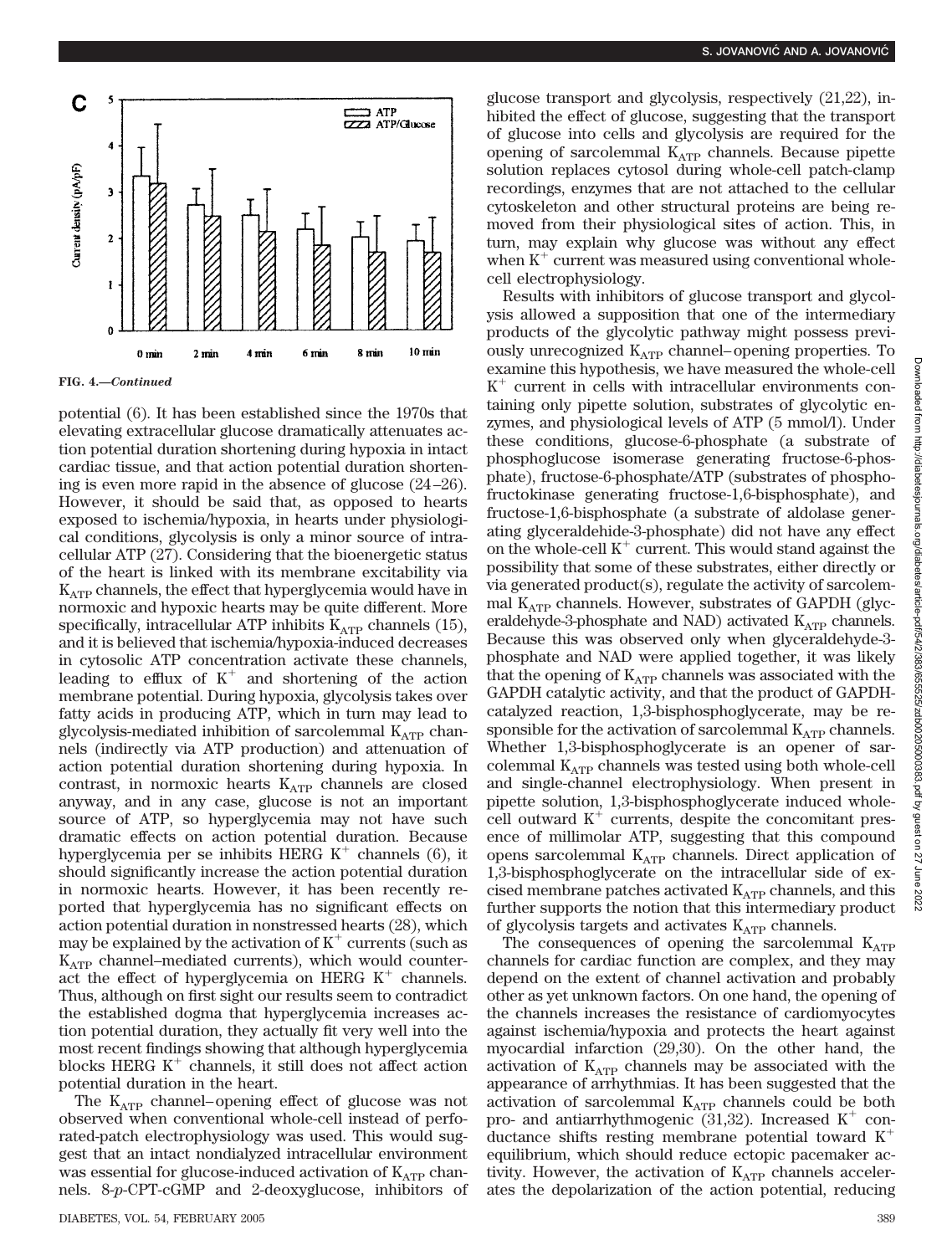

# Downloaded from http://diabetesjournals.org/diabetes/article-pdf/54/2/383/65525/zdb00205000383; pdf by guest on 27 June 2022 Downloaded from http://diabetesjournals.org/diabetes/article-pdf/54/2/383/655525/zdb00205000383.pdf by guest on 27 June 2022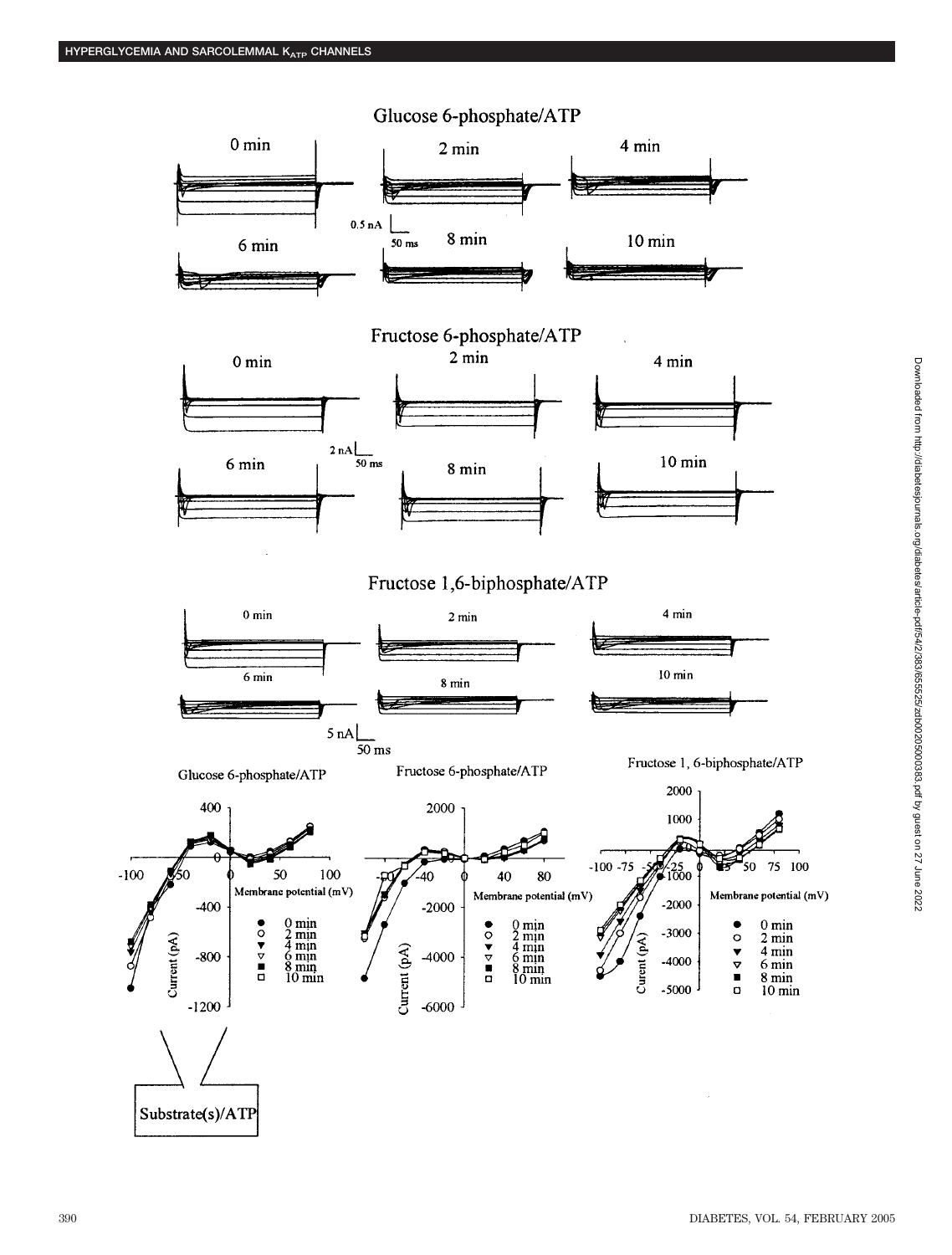

FIG. 6. Substrates of GAPDH regulate the activity of sarcolemmal  $K_{ATP}$  channels. Membrane currents were recorded using conventional **patch-clamp electrophysiology and corresponding I-V relationships (each point is the means**  $\pm$  **SE,**  $n = 5$ **) at depicted conditions (each substrate was added to the pipette solution at a concentration of 20 mmol/l, whereas ATP was kept at 5 mmol/l). Time point 0 min refers to the recording made immediately after the whole-cell configuration was established. The bar graph shows current density at 80 mV in cells under depicted** conditions and time points. Each bar represents the means  $\pm$  SE ( $n = 4-11$ ).  $\ast P \le 0.01$  when compared with the control.

the refractory period of the cell, which may increase the probability of reentrant arrhythmias (33). It has been shown that action potential duration is much longer in diabetic that nondiabetic hearts (28). It has been suggested that this effect of diabetes is a consequence of downregulation of ion channels controlling transient outward  $K^+$  currents (3,23). However, although this diabetesinduced change of action potential duration in the heart is chronic, it can be acutely corrected with insulin (28). Because insulin does not directly activate  $K^+$ -selective conductance in the heart (34,35), our data would explain very well how insulin, by stimulating glucose transport,

glycolysis, and 1,3-bisphosphoglycerate production, shortens/corrects action potential duration in diabetic hearts.

Previously, it was shown that lipids/fatty acids, which are the major source of ATP in the heart, are directly linked with heart membrane excitability via phosphatidylinositol phosphates and long-chain acyl-CoA esters (36,37). Analogously to the role that phosphatidylinositol phosphates and long-chain acyl-CoA esters play in linking fatty acids with  $K_{ATP}$  channels, 1,3-bisphosphoglycerate seems to play a role in linking glucose metabolism with cardiac electrophysiology. The existence of direct, ATPindependent signaling pathways in regulating the  $K_{ATP}$ 

**FIG. 5. Substrates of hexokinase, phosphoglucose isomerase, and phosphofructokinase do not affect whole-cell K current. The figure shows membrane currents recorded using conventional patch-clamp electrophysiology and corresponding I-V relationships (each point is the means SE,** *n* **5) at depicted conditions (glucose 6-phosphate/ATP [20 mmol/l each], fructose 6-phosphate/ATP [20 mmol/l each], or 20 mmol/l fructose 1,6-bisphosphate and 5 mmol/l ATP). Time point 0 min refers to the recording made immediately after the whole-cell configuration was established.**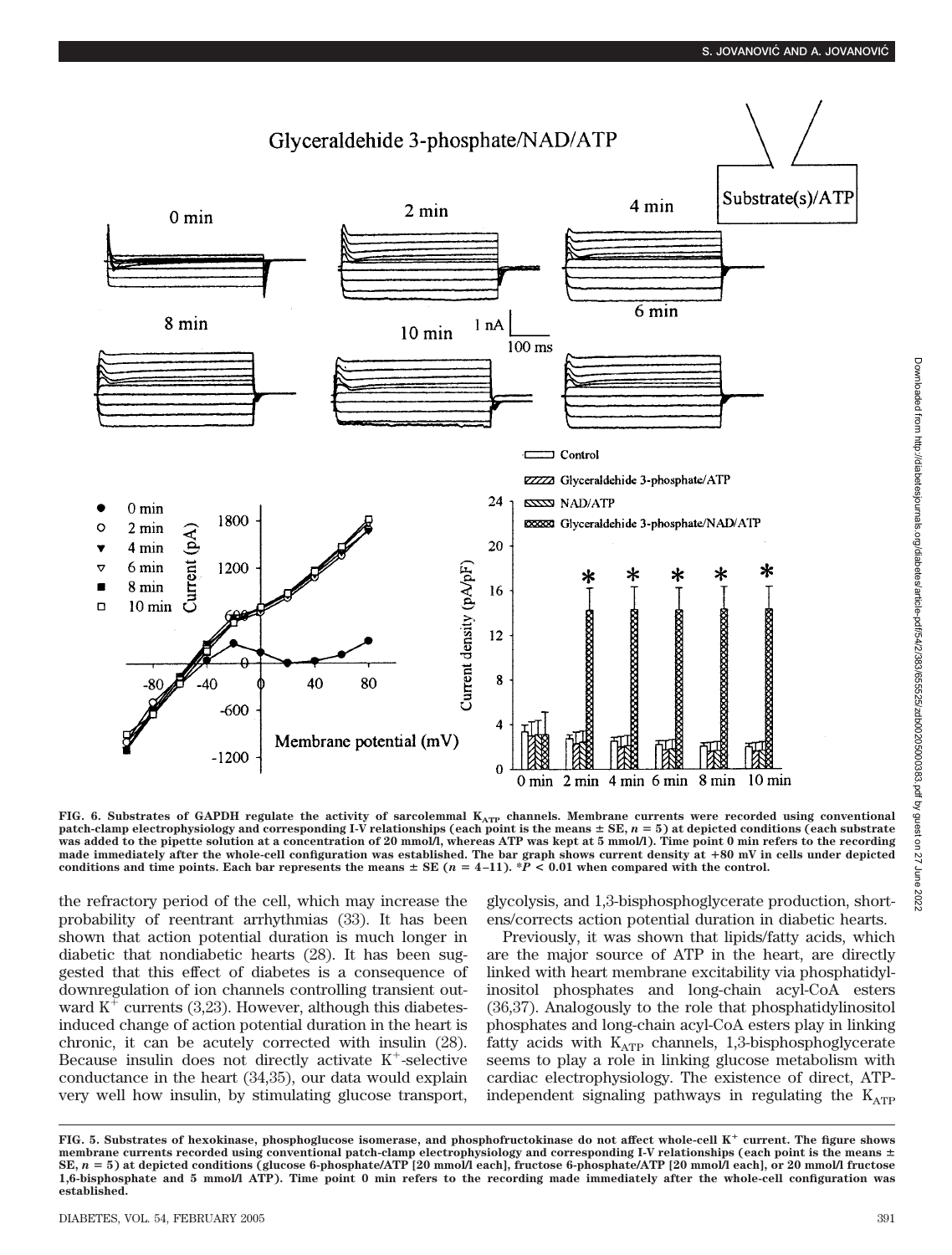$\mathbf{A}$ 

### 1.3-bisphosphoglycerate/ATP





FIG. 7. 1,3-Bisphosphoglycerate, a product of GAPDH catalytic activity, directly regulates the activity of sarcolemmal K<sub>ATP</sub>, despite high levels **of intracellular ATP.** *A***: Membrane currents were recorded using conventional whole-cell patch-clamp electrophysiology and corresponding I-V relationships (each point is means SE,** *n* **6) under depicted conditions (1,3-bisphosphoglycerate was added at a concentration of 20 mmol/l, whereas ATP was kept at 5 mmol/l). Time point 0 min refers to the recording made immediately after the whole-cell configuration was established. The bar graph shows current density at 80 mV in cells under depicted conditions and time points. Each bar represents the means SE (***n* 6–11). *B*: Inside-out single-channel recording of K<sub>ATP</sub> channel activity in membrane patch treated with ATP (5 mmol/l) alone, ATP (5 mmol/l) plus<br>1,3-bisphosphoglycerate (20 mmol/l), and again ATP (5 mmol/l) alone. Holdi Channel activity expressed as  $NP_0$  (where  $N$  is the number of channels in the patch and  $P_0$  is the probability of each channel to be open) under the conditions in  $B(n = 5)$ . \**P* < 0.01 when compared with the control.